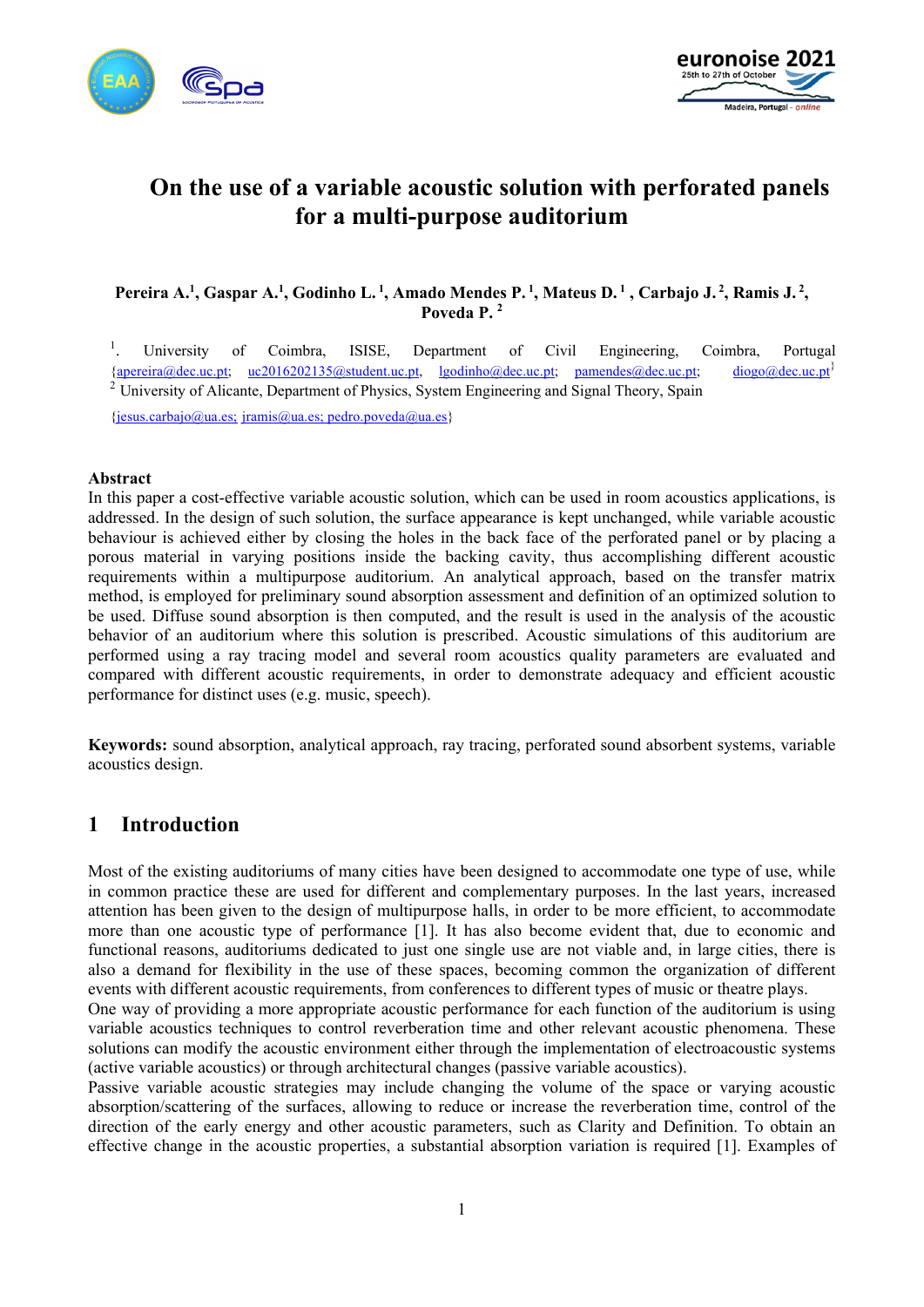

solutions that can modify sound absorption in an environment are the use of retractable curtains, hinged panels, adjustable audience seats or movable reflectors [2],[3]. A concept consisting on the use of articulated panels, where one side has an absorbent material, being exposed when such space is used for theatre, while the other face has a reflective surface, being exposed when the auditorium changes for a musical concert [4], has been widely used, but it requires some significant modifications in the architecture of the room. Most of the existing solutions implemented in auditoriums in the last years are manually controlled, however, with the development of electromechanical and control systems at more affordable costs, other possibilities for the implementation of such systems have been arising [5]. In the present work, a passive variable acoustic concept will be explored, having in mind the possibility of automatization, for its implementation in multipurpose halls.

During the design of a room, the first parameter to be analysed is the reverberation time, being possible to change this metric by varying the absorption inside the auditorium. This can be accomplished by using systems composed of combinations of porous or fibrous materials, that, through their properties (such as porosity, fibre length, density or material thickness), allow to enhance absorption in the higher frequencies, volume absorbers and panel absorbers that may be used as lining panel separating porous/fibrous material and airgap from the auditorium. If this lining is composed of multiple perforated panels, the sound absorption performance of these systems depends also on the properties of each perforated panel, such as perforation type, diameter, central distance and perforation ratio [6]. By modifying some of these parameters, it is possible to achieve a range of sound absorption performance of a variable acoustic system.

In this paper, a passive variable acoustics concept, based on the ideas described, is developed and its acoustic performance is analysed. The concept herein proposed allows maintaining the architecture of the room while the acoustic environment is modified. The analysis is performed using a mathematical model based on the Transfer Matrix Method to obtain the sound absorption coefficient for normal incidence. The concept is then applied in a conceptual multipurpose auditorium where the acoustic performance is studied for different types of use by developing a model based on the ray-tracing method [7]. Several acoustic parameters are calculated and compared with different requirements, established for different types of use.

# **2 Concept description**

The acoustic system herein developed makes use of a perforated panel facing the auditorium and an air gap with a fixed thickness, containing an absorbing material (e.g. mineral wool), whose position may vary. Figure 1 displays the configurations that may be applied depending on the space and acoustic requirements.



Figure 1 – Possible configurations of the variable acoustic solution (Acronyms: PP- Perforated panel; MW-Mineral wool).

Behind this perforated panel, a movable reflective panel (schematically represented in the figure by changing the colour of the panel) will allow to close the holes and change the acoustic properties to approach a reflective surface (although allowing some diffusion in the higher frequencies). As it will be shown later, these configurations can be designed so as the two extreme acoustic types of use (speech and classical music) can be provided with sound quality, but it may also allow fulfilling intermediate acoustic requirements, by appropriately configuring the panel system (changing the position of the mineral wool panel or opening/closing the holes of the perforated panel). This tuning feature can be achieved by using an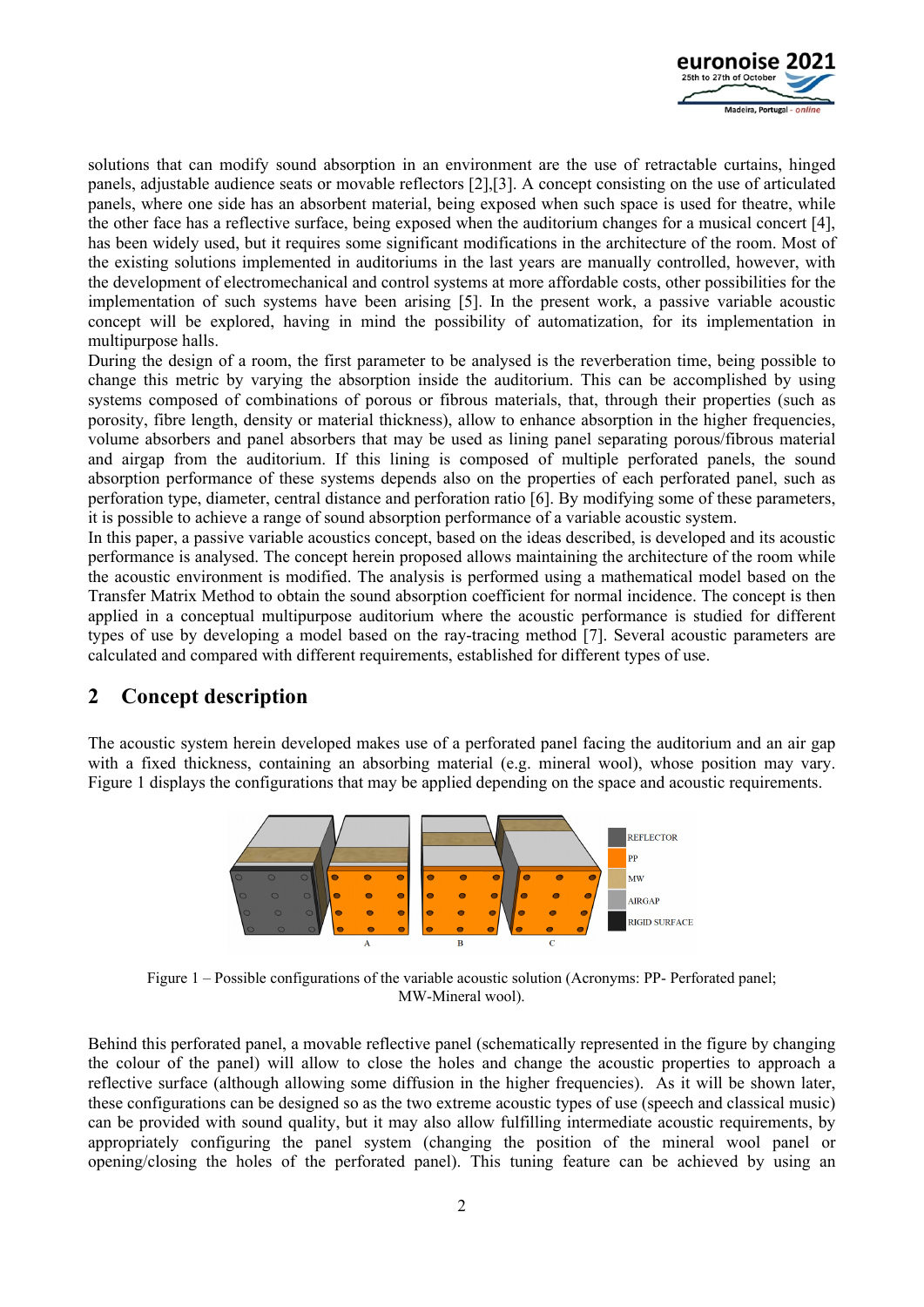

automatized system as it will be described next. It is also important to bear in mind that, although from the acoustic point of view it is possible to modify the space, from the architectural point of view the chosen solution does not change the aesthetics of the room, which may be an advantage of such a system for practical use.

The proposed acoustic solution can be easily automated through the use of an electromechanical system [8] allowing the different configurations to be activated. Note that, in order to allow for mechanization of the system, a small air gap was left in the extreme positions of the absorbing material (see Figure 1).

# **3 Sound absorption evaluation**

The approach used in this paper to evaluate the sound absorption of a variable acoustic conceptual system is based on the evaluation of the acoustic impedance of each layer (e.g. perforated panel, porous material or air-gap) of the multilayer sound absorber. In the case of the perforated panel, the acoustic impedance of a single hole is used to obtain that of the whole panel by using its open area ratio, the panel being considered as a set of short tubes of similar length to its thickness. It is also assumed that the wavelength of the sound that propagates is sufficiently large compared with the dimensions of the tube (i.e., hole). The impedance of the panel includes terms due to the viscosity of air, radiation (from a hole in a baffle) and interaction between holes. On the other hand, an equivalent fluid is defined to describe the porous material whose skeleton is assumed to be rigid by means of its effective acoustic properties (i. e. complex characteristic impedance and wave number), and the air-gaps being modelled by means of a purely reactance term. To allow the evaluation of generic systems, with arbitrary layers, the Transfer Matrix Method (TMM) [9] has been used, where the acoustic impedance along the normal direction of an interface of a material is determined using the continuity of particle velocity (on both sides of the interface) and knowing the acoustic properties of the medium (characteristic impedance and the wavenumber or propagation constant).

# **4 Auditorium simulation**

The conceptual auditorium used has a capacity for 409 seats, mean dimensions of  $18.9(m)x16.9(m)x11.9(m)$ , and a total volume of  $3779 \text{ m}^3$ . It is composed of the stage area, with a volume of  $1448 \text{ m}^3$ , and an audience area, totalizing a volume of 2331 m3. The volume per seat is approximately 9 m3. Note that this auditorium does not correspond to an existing space (see Figure 2).

Regarding the reflective configuration, sound absorption coefficients were those from experimental results obtained for similar existing commercial solutions.



Figure 2 – Geometry of the auditorium and distribution of applied lining materials.

The simulations were performed using a ray tracing code developed in Matlab, which used around 30000 rays during the calculation and an Impulse Response (IR) length of 2 s. This method uses a large number of particles (rays) emitted by an omnidirectional sound source. Figure 2 displays the geometry of the acoustic model (built with 111 planes and a total surface area of 2008 m2) and the corresponding lining materials, where it is also possible to identify the position of the variable acoustic solution previously described in this work.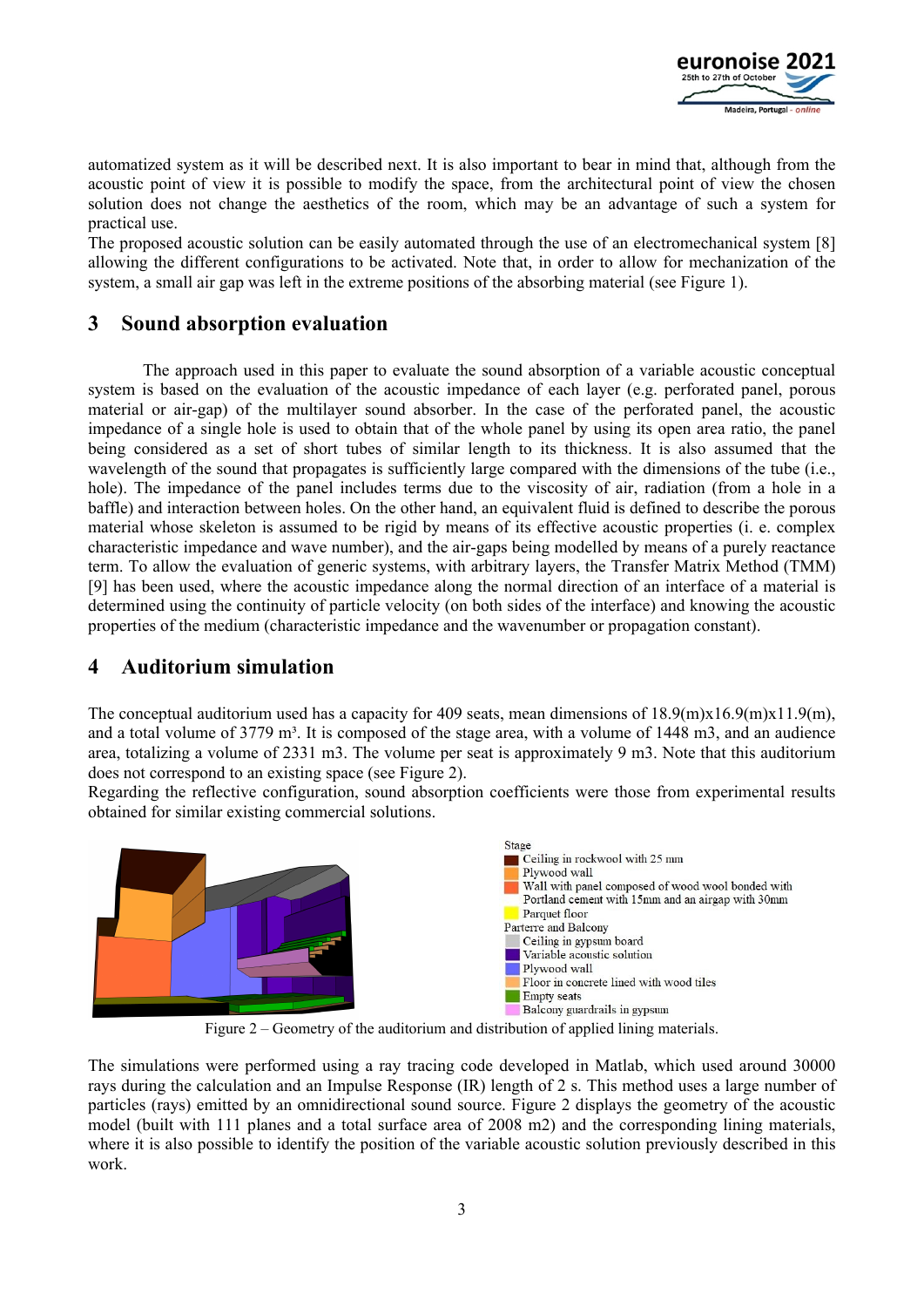

The variable acoustic solution employed in this auditorium (see Figure 1) was designed so as its two extreme types of use (speech and classic music) can be provided with enough sound quality, for the above-described auditorium, but also to allow intermediate acoustic requirements. The perforated panel has the following properties: diameter of the hole with 3mm and perforation rate of 18%. Regarding the mineral wool the following properties were assumed: density of 70 kg/m3 and flow resistivity of 28377 Pa.s.m-2. Table 1 displays other relevant properties of the analysed system.

The sound absorption and scattering coefficients used in the simulations for the materials applied on different surfaces are displayed in

Table 2, as well as the relative area of each material. For the evaluation of sound absorption provided by the perforated configurations of the variable acoustic solution, the transfer matrix method was applied and diffuse field conditions were then computed using the approach defined in [10].

| Configuration | Layer 1 | Layer 2    | Layer 3   | Layer 4    |
|---------------|---------|------------|-----------|------------|
|               | PP      | Airgap     | <b>MW</b> | Airgap     |
|               |         | $e=10$ mm  | $e=40$ mm | $e=100$ mm |
|               | PP      | Airgap     | <b>MW</b> | Airgap     |
|               |         | $e=55$ mm  | $e=40$ mm | $e=55$ mm  |
|               | PP      | Airgap     | <b>MW</b> | Airgap     |
|               |         | $e=100$ mm | $e=40$ mm | $e=10$ mm  |

Table 1 - Definition of the different layers for each system of the set of configurations.

|                | <b>Materials</b>                                                                                   | Area           | Area          | <b>Acoustic</b><br>Parameter* |              | <b>Octave bands [Hz]</b> |                      |              |              |              |
|----------------|----------------------------------------------------------------------------------------------------|----------------|---------------|-------------------------------|--------------|--------------------------|----------------------|--------------|--------------|--------------|
|                |                                                                                                    | m <sup>2</sup> | $\frac{0}{0}$ |                               | 125          | <b>250</b>               | 500                  | 1000         | 2000         | 4000         |
|                | Ceiling in rockwool with 25 mm                                                                     | 105,2          | 5,2           | $\alpha$                      | 0,25         | 0,60                     | 0,65                 | 0,95         | 0,95         | 0,95         |
|                | Plywood wall                                                                                       | 267,1          | 13,3          | $\alpha$                      |              |                          | $0,20$ $0,10$ $0,07$ | 0,05         | 0,05         | 0,05         |
| <b>Stage</b>   | Wall with panel composed of wood<br>wool bonded with cement with 15<br>mm and an airgap with 30 mm | 182,4          | 9,1           | $\alpha$                      |              |                          | $0,10$ $0,15$ $0,40$ | 0,75         | 0,45         | 0,55         |
|                | Parquet floor                                                                                      | 148,1          | 7,4           | $\alpha$                      |              | $0,02$ $0,03$ $0,04$     |                      | 0,05         | 0,05         | 0,06         |
|                | Ceiling in gypsum board                                                                            | 335,0          | 16,7          | $\alpha$                      | 0,12         | $0,10$ 0.08              |                      | 0,06         | 0,06         | 0,06         |
|                | Plywood wall                                                                                       | 223,8          | 11,1          | $\alpha$                      | 0,20         | $0,10$ 0,07              |                      | 0,05         | 0,05         | 0,05         |
| Parterre       | Floor in concrete lined with wood<br>tiles                                                         | 144,5          | 7,2           | $\alpha$                      | 0,02         | $0,04$ 0.05              |                      | 0,04         | 0,10         | 0,05         |
|                | Empty chairs, low upholstered                                                                      | 271,8          | 13,5          | $\alpha$<br>S                 | 0.25<br>0,20 | $0,35$ 0.47              | $0,30 \quad 0,40$    | 0,51<br>0,50 | 0,49<br>0,60 | 0,45<br>0,70 |
|                | Balcony guardrails in gypsum                                                                       | 73,7           | 3,7           | $\alpha$                      | 0,12         |                          | $0,10$ 0.08          | 0,06         | 0,06         | 0,06         |
| and            | Variable Acoustic Configuration A                                                                  |                |               | $\alpha$                      | 0,88         | 0,99                     | 0,99                 | 0,92         | 0,48         | 0,24         |
| <b>Balcony</b> |                                                                                                    | 256,6          | 12,8          | S                             | 0,12         |                          | $0,13$ $0,14$        | 0,15         | 0,16         | 0,17         |
|                | Variable Acoustic Configuration B<br>Variable Acoustic Configuration C                             |                |               | $\alpha$                      | 0,63         | 0,92 0,90                |                      | 0.55         | 0,37         | 0,27         |
|                |                                                                                                    |                |               | S                             | 0.12         | 0,13                     | 0,14                 | 0,15         | 0,16         | 0,17         |
|                |                                                                                                    |                |               | $\alpha$                      | 0,20         |                          | $0,42$ 0,49          | 0,53         | 0,48         | 0,24         |
|                |                                                                                                    |                |               | S                             | 0,12         | 0,13                     | 0,14                 | 0,15         | 0,16         | 0,17         |
|                | Variable Acoustic Configuration                                                                    |                |               | $\alpha$                      |              | $0,20$ $0,10$ $0,10$     |                      | 0,10         | 0,15         | 0,20         |
|                | Reflector                                                                                          |                |               | S                             |              | $0, 12$ $0, 13$ $0, 14$  |                      | 0,15         | 0,16         | 0,17         |

Table 2–Sound absorption  $(\alpha)$  and scattering (s) coefficients for each lining material.

\*By default, scattering coefficients not shown are assumed to be 0,10.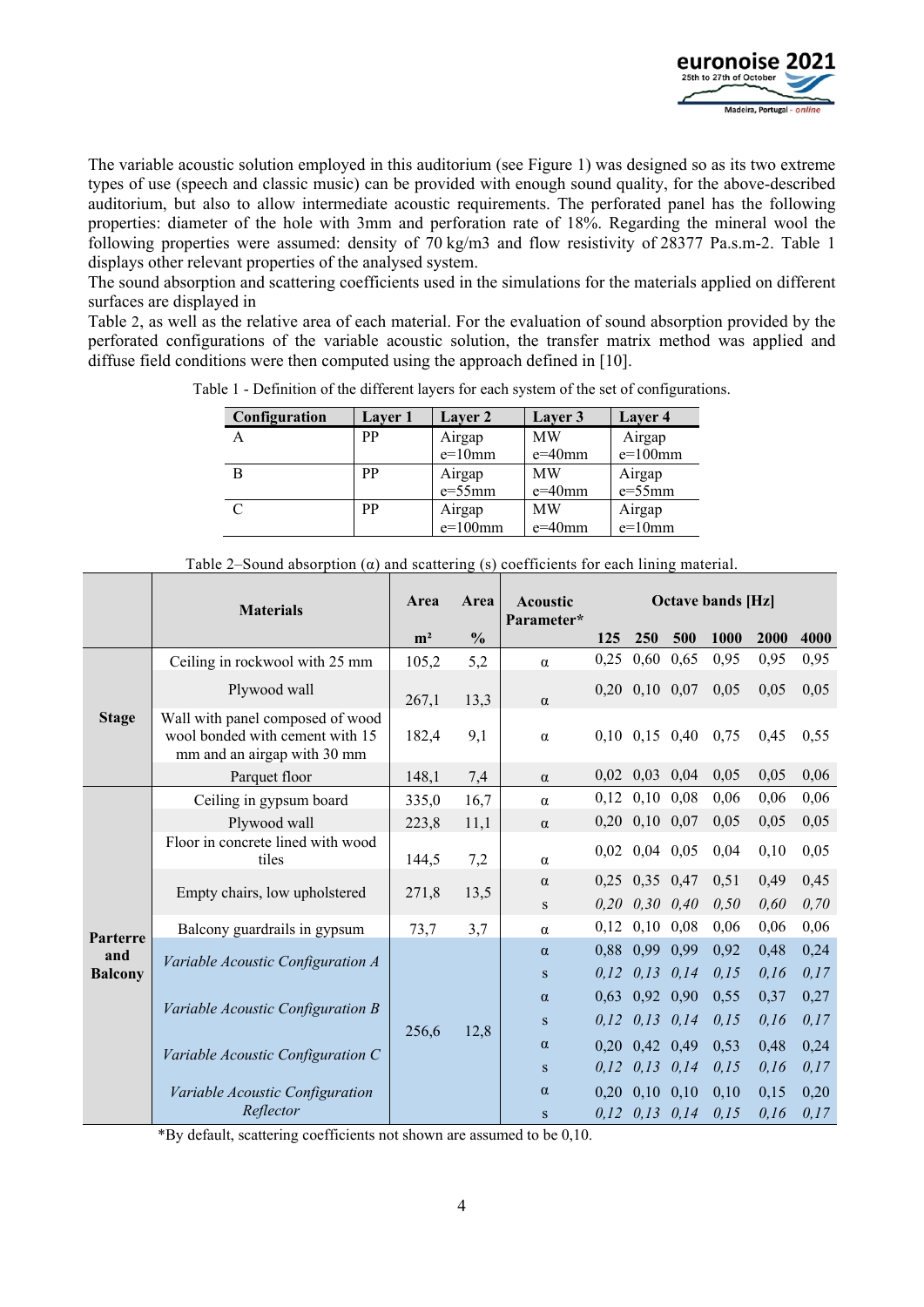

For the acoustic simulations, 56 numerical receivers were placed in the audience seats area, grouped in 5 zones (A and B situated in the parterre and C, D and E in the balcony area), and an omnidirectional source, A0, was placed centered at 1,5 m from the front of the stage. The arrangement of the receivers and sound source are displayed in Figure 3. The arrangement of the receivers by zones was employed to assist in the data analysis and enable a better understanding of the influence of this spatial distribution on the acoustic parameters.



Figure 3– Position of sound source and numerical receivers.

#### **4.1 Preliminary evaluation**

Since the reverberation time is initially used in a preliminary acoustic evaluation of a closed space, it is a fundamental indicator regarding the type of space. For the case of speech use, low reverberation times are required to have a better intelligibility of words, whereas, for environments intended for music, higher values are recommended, since it is necessary to create more "live" environments, with greater sound diffusion [1]. Several published works indicate acoustic requirements for the reverberation time depending on the use of the closed space. For example, according to the Portuguese Acoustic Code for Buildings RRAE [11], in its article 10.º-A, the average reverberation time in the frequency bands of 500Hz, 1000Hz and 2000 Hz, evaluated with the room furnished but without an audience, and assumed a use for speech purposes, should be less or equal than that obtained by the following expression:  $T = 0.32 + 0.17 \log(V)$  for V<9000m<sup>3</sup>.

with V being the volume for the space in cubic meters. For the present case study, this average reverberation time should be less or equal to 0.9s.

For music and speech uses, Arau [12] suggests requirements for the reverberation time depending on the type of use and the volume of the space. The standard NS 8178 [13] is also an interesting reference to evaluate the specific case of music rooms. This standard provides a reference for the average reverberation time for performance rooms, as a function of this volume, according to three different types of music classified as amplified music, powerful acoustic music and weak acoustic music. For the analyzed performance room, with a volume of 3779  $m^3$ , the average recommended reverberation times, are displayed in Table 3, according to these references.

Figure 4a shows the average reverberation times obtained from the values registered at all receiver positions, for four possible variable acoustic perforated system configurations (Configurations R, A, B and C). It is possible to verify that, except for the octave band of 4000 Hz, there is a significant variation in the reverberation time of the auditorium between the two extreme configurations (Configuration R and Configuration A). The remaining configurations allow the reverberation to fall in intermediate values.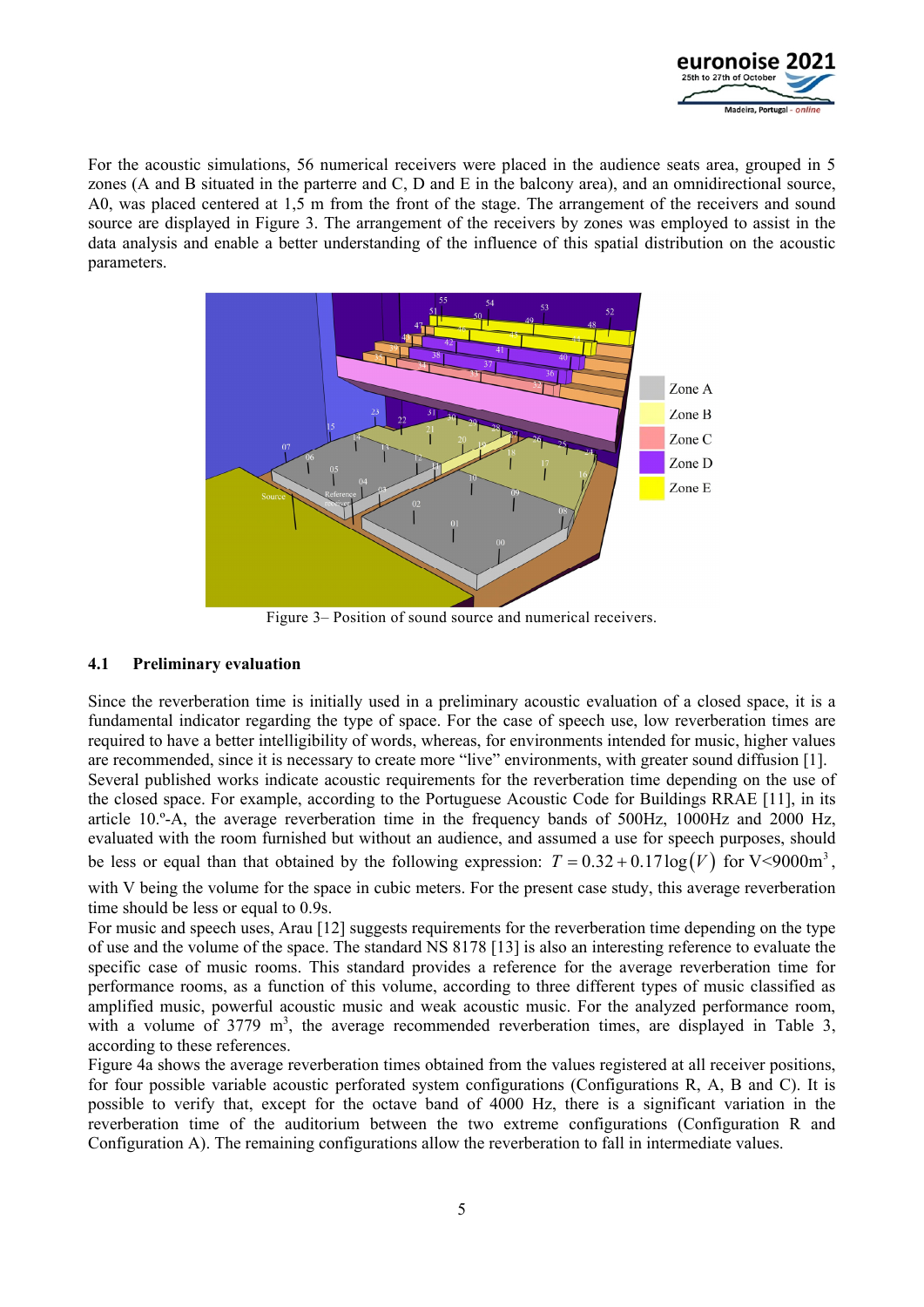

| <b>Type</b><br>of use            | Reverberation<br>time | Recommended<br>Value (s) | Reference                             |
|----------------------------------|-----------------------|--------------------------|---------------------------------------|
| Theatre                          | Tmax                  | 1,3                      | $Arau$ [12]                           |
|                                  | Tmin                  | 0,8                      |                                       |
|                                  | Tmax                  | 1,5                      | $Arau$ <sup>[12]</sup>                |
| Opera                            | Tmin                  | 1,1                      |                                       |
|                                  | Tmax                  | 1,5                      | $Arau$ [12]                           |
| Chamber music                    | Tmin                  | 1,3                      |                                       |
| Concerts<br>powerful<br>Acoustic | Tmax                  | 1,8                      | $Arau$ [12]]<br>Standard NS 8178 [13] |
| music                            | Tmin                  | 1,5                      |                                       |
|                                  | Tmax                  | 2.2                      | Standard NS 8178 [13]                 |
| Acoustic quiet music             | Tmin                  | 1.8                      |                                       |
| Amplified music                  | Tmax                  | 1.0                      | Standard NS 8178 [13]                 |
|                                  | Tmin                  | 0.8                      |                                       |

Table 3 – Recommended reverberation times (mid-frequency octave bands 500 and 1000 Hz) suggested by Arau [12] and by standard NS 8178 [13], according to the type of use.



Figure 4–Average Reverberation Time (a) and corresponding JND (b) obtained for the variable acoustic perforated systems analyzed (Configurations R, A, B and C).

The differences among these solutions are also studied in terms of Just Accepted Noticeable Difference (JND) [14], which indicates the perceptible variation achieved with the variable acoustic solution. Higher values of JND indicate that the variable acoustic solution will allow to significantly modify the sound quality of space. For the reverberation time parameter, the differences in the results are calculated concerning the reflective configuration (Configuration R) and are then quantified in terms of the JND, according to the reference value defined in the ISO 3382-1-2009 [14] (JND of 5%). Figure 4b shows the octave band results and also the average at frequency bands of 500Hz and 1000Hz.

From the previous analysis, it is possible to verify that the greater JND values are found for configuration A for all frequency bands, varying between 1 and 9 JND. Configuration B follows, displaying lower JND values, in octave bands, although always greater than 2. The configuration with lower values of JND is configuration C. Looking at the average value, the JND values of the three configurations, in comparison with the reflective one are quite expressive, ranging from 6 to 9.

Comparing the average reverberation times with the reference ones (see Table 3), configuration A would be adequate for speech use or amplified music, configuration R for acoustic loud music, and configuration C could be applied for opera music, while for quiet music the auditorium would not provide good sound quality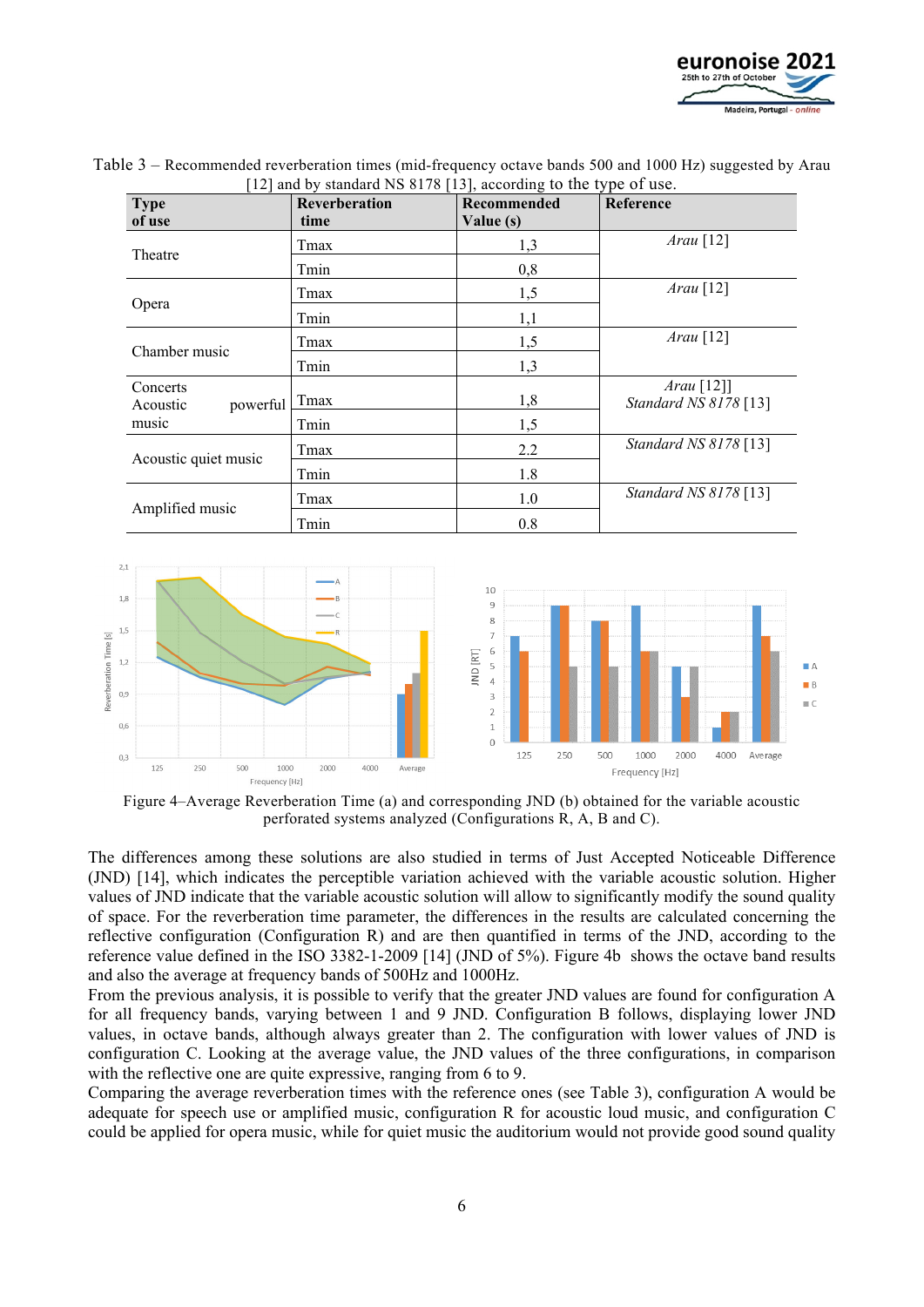

(higher reverberation times are required). The extreme configurations will be further discussed regarding other relevant acoustic parameters.

#### **4.2 Speech Assessment**

The Definition (D50) is related to speech intelligibility and is measured in linear scale, as the ratio between the energy contained in the time interval of the first reflections (50 ms) and the total energy of the impulse response. The higher the value of D50, the better the listener capacity to distinguish each syllable, with values above 50% being considered as acceptable [15].

Figure 5 shows the Definition values (expressed in %), which correspond to average values on several receiver positions, according to the above-defined zones. For the majority of the frequency bands, the values are situated above 50%, varying from 48% to 74%. Values slightly below 50% are registered in zone D (48%), for a frequency of 125 Hz, and in zone C (49%), at frequency 4000 Hz. The average definition value (at frequencies 500Hz and 1000Hz) in the several zones is situated between 70% and 71%, indicating a very good spatial distribution of this indicator.





The Speech Transmission Index (STI) is a criterion used to quantify the measure of intelligibility of words, with values varying between 0 (null intelligibility) and 1 (optimum intelligibility) (see Table 4). The STI is measured by the speech signal modulation, starting from the condition that the speech signal is amplitude modulated, and to have good intelligibility one should have the minimum possible deformation [15].

| Table 4 - Relation between speech transmission quality and Speech transmission index (STI). |  |  |  |  |
|---------------------------------------------------------------------------------------------|--|--|--|--|
|                                                                                             |  |  |  |  |

| <b>STI</b> |     | $30 - 0.45$<br>0.3 | $-0,60$<br>$\Delta$ 45 | $0.60 - 0.75$ | 75<br>> 1 |
|------------|-----|--------------------|------------------------|---------------|-----------|
| Score      | Bad | Poor               | Fair                   | boot          | Excellent |

The analysis of this parameter is essential in the case of the use of the space for speech purposes, to verify the measure of speech intelligibility in the sound environment. In the present case study, STI values range between 0.62 and 0.66, as evidenced by the analysis of Figure 6, with the solution being characterized as Good to oratory, according to Table 4. It is also important to note that a good spatial distribution of this parameter was found.

Although STI is a parameter used to evaluate speech intelligibility, and therefore important in the case of oratory/speech use, this value was also obtained for music configuration in order the evaluate its variation (see Figure 6). In the case of the selection of the reflective configuration (Configuration R), the STI values varied between 0.51 and 0.59, as shown in Figure 6. According to Table 4, this range is considered Fair.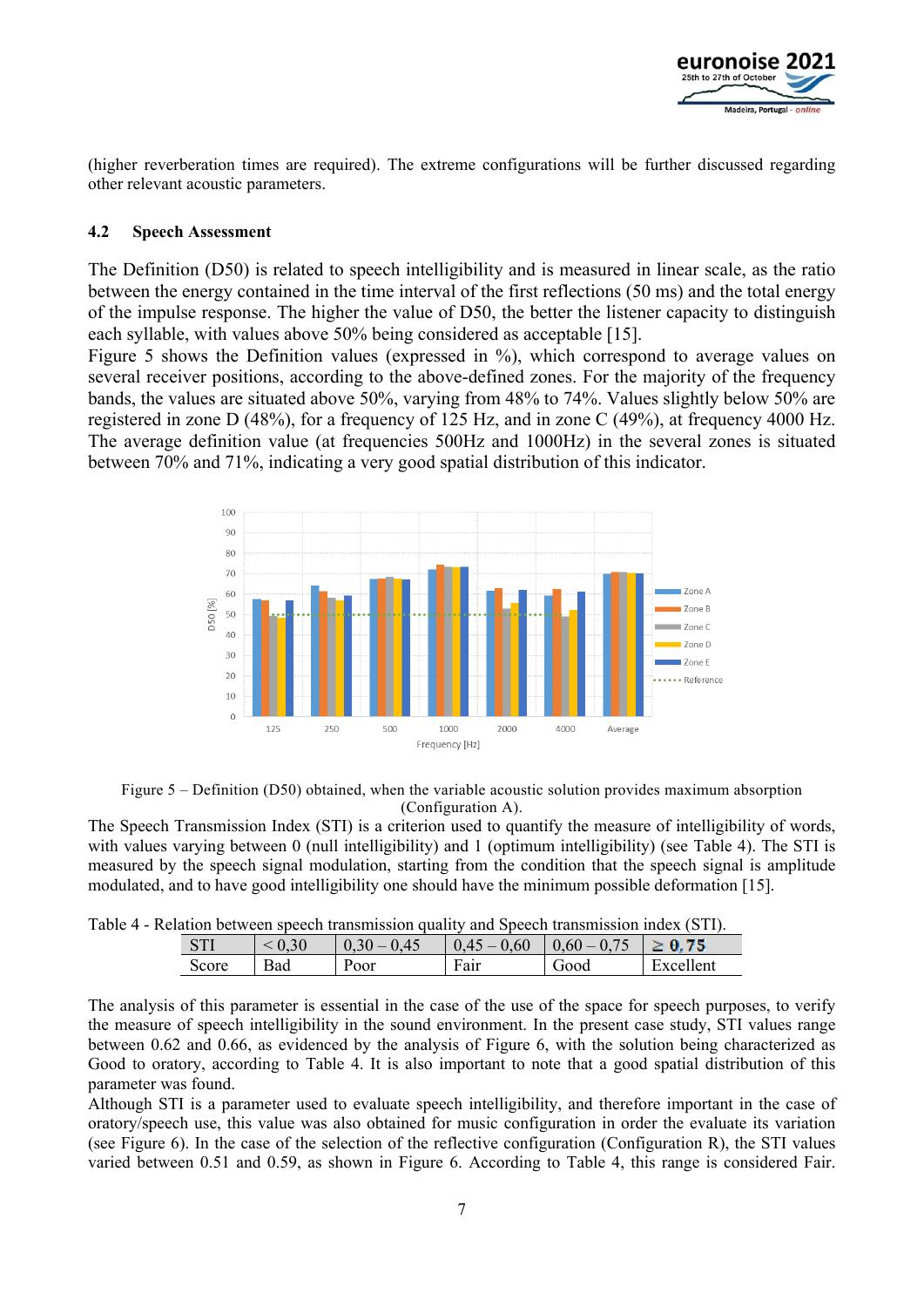

When compared with the values obtained using the most absorbent configuration, there is an increase in this indicator of about 10%.



Figure 6 – Speech transmission index (STI), when the variable acoustic solution provides maximum absorption (solid columns – Configuration A) and when the variable acoustic solution provides maximum reflection (dashed columns – Configuration R).

#### **4.2.1 Concert Assessment**

The Clarity (C80) is a parameter associated with the characterization of a given space for music. According to Arau [12], a classification of values can be defined which depends on the type of use of the indoor space. For opera the recommended values vary between  $2 dB < C80 < 6 dB$ , while for concerts values should lay within  $-2$  dB  $\leq$  C80  $\leq$  4dB.

Figure 7 shows the indicator C80, in octave frequency bands, by zones. It can be seen that, as the distance from the source increases, the curves also increase in amplitude. The average values in the frequency bands between 500Hz and 2000 Hz (also displayed in Figure 7) vary between 1 and 4 dB complying with the recommended values proposed by Arau, for concerts.



Figure 7 – Clarity (C80) obtained in the auditorium, when the variable acoustic solution provides minimum absorption (Configuration R), by zones.

The "amplification" of the sound by the room is described by the parameter Strength (symbol G), in dB, and is defined in the ISO 3382-1 [14]. The strength is the sound pressure level in the room relative to the sound pressure level in the free field at a distance of 10 m from the same source, which must be omnidirectional.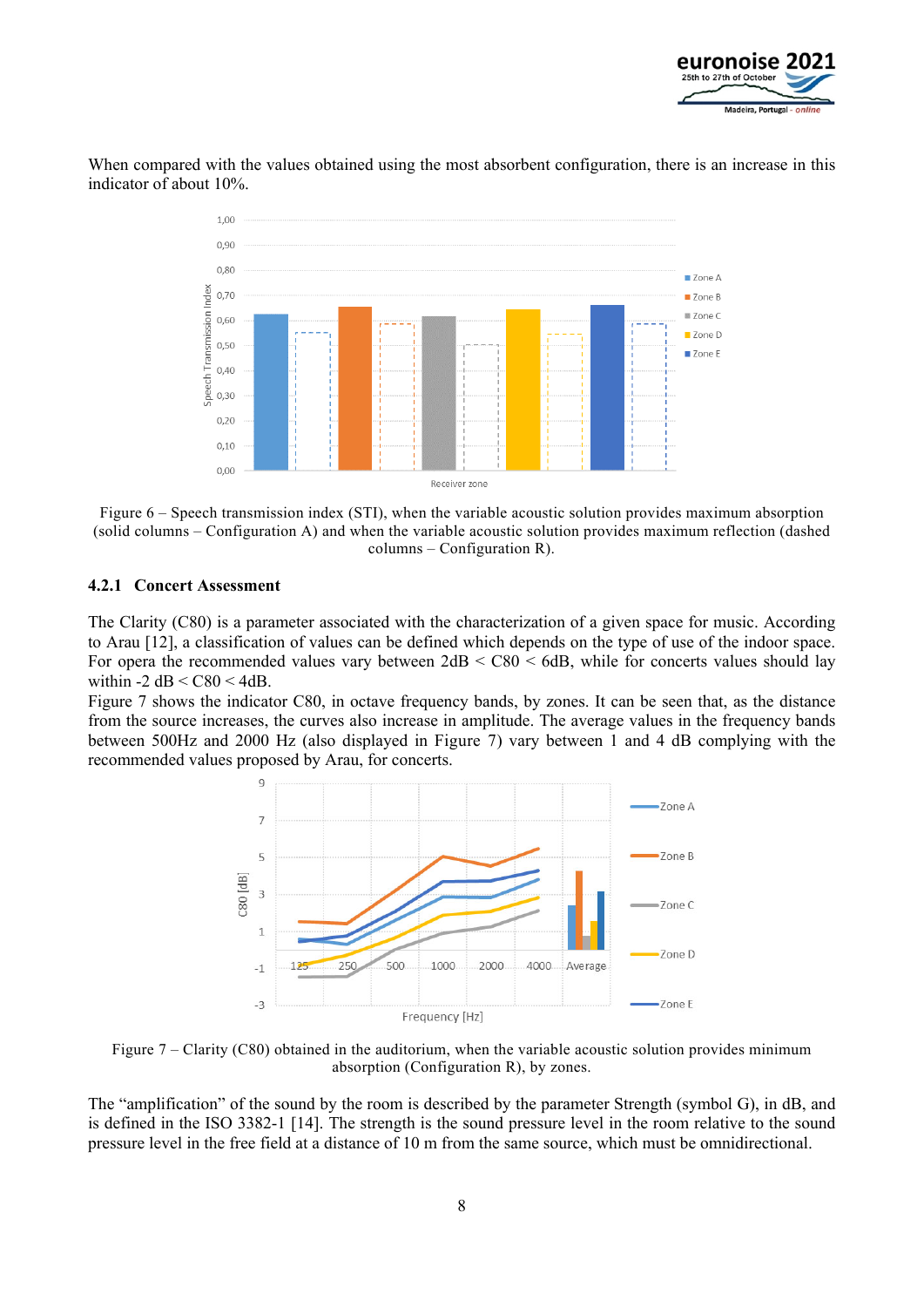

When Strength, G, of a room is known, it is possible to estimate the sound pressure level at *forte* (f) in the room when the emitted sound power at *forte* of the music ensemble,  $L_w(f)$ , is known, by using the following relation from ISO 3382-1 [14]:  $L_n(f) = L_w(f) + G - 31$ , in dB.

The perceived acoustics of the room for music is characterized by the Reverberation Time (RT) and the Strength (G) as a function of the space volume, and there is an optimum range for these values to have proper acoustics. If the Reverberation Time is too high the sound would be too muddy and if it is too low, it would be too dry. On the other hand, if the room has too high Strength the music will sound too loud and maybe quite annoying, and if the Strength is too low the music will sound weak and maybe disappointing to listen to it [16].

According to the standard NS 8178 [13], the reference for the acoustic evaluation of a music room is the sound pressure level at *forte*, Lp(f), within the range 85-90 dB for performance rooms. For a classical symphony orchestra playing at *forte,* the sound power level is around 110 dB at *forte* and around 120 dB at *fortissimo*. With these sound power levels, to obtain a sound pressure level at *forte*, a Strength (G) between 6 and 11 dB is required.

For the variable acoustic configuration R, the values of G given by zones are shown in Figure 8, in octave bands and also after performing the average in the frequency bands of 500Hz and 1000 Hz. The average G varies between 9.4 dB and 10.4 dB among different zones. The major difference is equal to 1 JND, according to the reference provided in standard ISO 3382-1 [14] (for G, that standard indicates a JND of 1 dB), meaning that there is a good distribution of this indicator within the auditorium. Analysing the reference provided in the standard NS 8178 [13], we may conclude that the auditorium will provide good acoustics for loud music.

The Strength provided by configuration A, which could be used for amplified music, was also computed and is also displayed in Figure 8 (dashed columns). Comparing the results provided by this configuration with the reflective one, the differences are very clear. In this case, the average result varies between 5 dB and 9 dB, and the greater differences are found to be at seats near the stage, which are more influenced by direct sound. In this zone (Zone A) the sound may appear too loud compared to the other zones where the maximum differences are of 1 JND and Strength values decrease to 5 dB and 6 dB.



Figure 8 – Strength parameter (G) obtained in the auditorium, when variable acoustic solution provides maximum reflection (solid columns – Configuration R) and when the variable acoustic solution provides maximum absorption (dashed columns – Configuration A), by zones.

The early Lateral Energy Fraction (LF) is a parameter for the spatial impression of the room (a sense for the listener to be surrounded by the sound). A room is acoustically very spacious if it makes a sound source be perceived as "wider". The LF is the linear ratio of sound which arrives laterally to the ear in the time interval between 5 ms and 80 ms concerning the total sound from all directions, within the first 80 ms. In other words, the LF shows the sense of sound spatiality. LF is generally measured from the impulse responses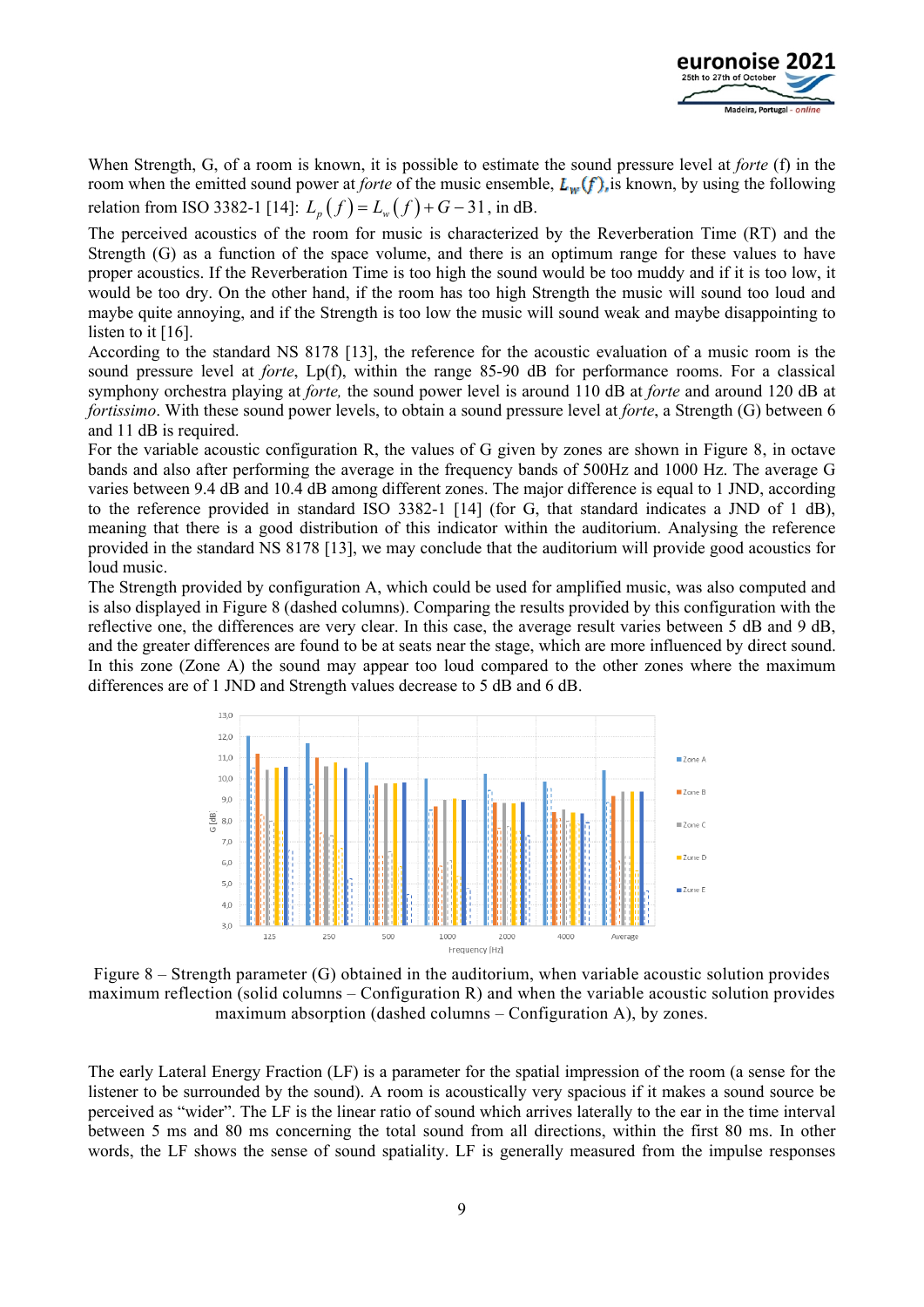

obtained using a "figure-of-8" microphone (to measure the lateral energy), in conjunction with an omnidirectional microphone (to measure the total energy).

According to ISO 3382-1 [14], the recommended LF for music venues varies between 5% and 35%. A too high proportion of lateral sound can be disturbing since it compromises identification with the performers. The average value of LF is obtained from frequencies between 125 Hz and 1000Hz. This parameter is displayed below (Figure 9) for Configuration R. For the present case study, this value varies between 0.19- 0.32, which falls within the recommended range.



Figure 9 – Early lateral energy fraction (LF) obtained in the auditorium, when the variable acoustic solution provides minimum absorption (Configuration R), by zones.

The major difference among zones is higher than 1 JND, but less than 3 JND according to the reference provided in standard ISO 3382-1 (for LF, the standard indicates a JND of 0.05), meaning that, except for zone A (near the stage), where the sound from source may be more prominent, in general, there is a good distribution of this indicator within the auditorium and the sound will be perceived as "wider".

# **5 Conclusions**

In this paper, a variable acoustic solution, based on the use of perforated panel systems that may be suitable to adapt the auditorium acoustic conditions to different types of use was addressed. While its surface appearance is kept constant, the acoustic properties may vary by either closing the holes of the perforated panel or changing the position of a porous material embedded inside the air gap. Sound absorption provided by possible configurations was calculated using an analytical approach based on the Transfer Matrix Method (TMM). Ray tracing simulations of an auditorium were employed to analyse the different possibilities in terms of the room acoustic behaviour. Configurations providing maximum absorption and minimum absorption of the proposed concept solution were discussed in detail through the evaluation of important acoustic indicators for each type of use and allowed for the conclusion that sound quality may be achieved for types of use such as speech, amplified music or acoustic ensemble music. It was also interesting to note that a good spatial distribution of the calculated parameters was obtained for the configuration related with speech use. Regarding music configuration, in general, the indicators display also a good spatial distribution, although differences in some indicators were found, mainly bellow the balcony where less early reflections reach this zone. Spatial impression of the room is also perceived as "wider" in the back seats than in the front seats where sound energy that reaches this zone is mainly that from the stage.

### **Acknowledgements**

This work is financed by FEDER funds through the Competitivity Factors Operational Programme - COMPETE within the scope of the project ADJUST - Development of acoustic panels progressively adjustable with smart acting  $-$  SII  $\&$